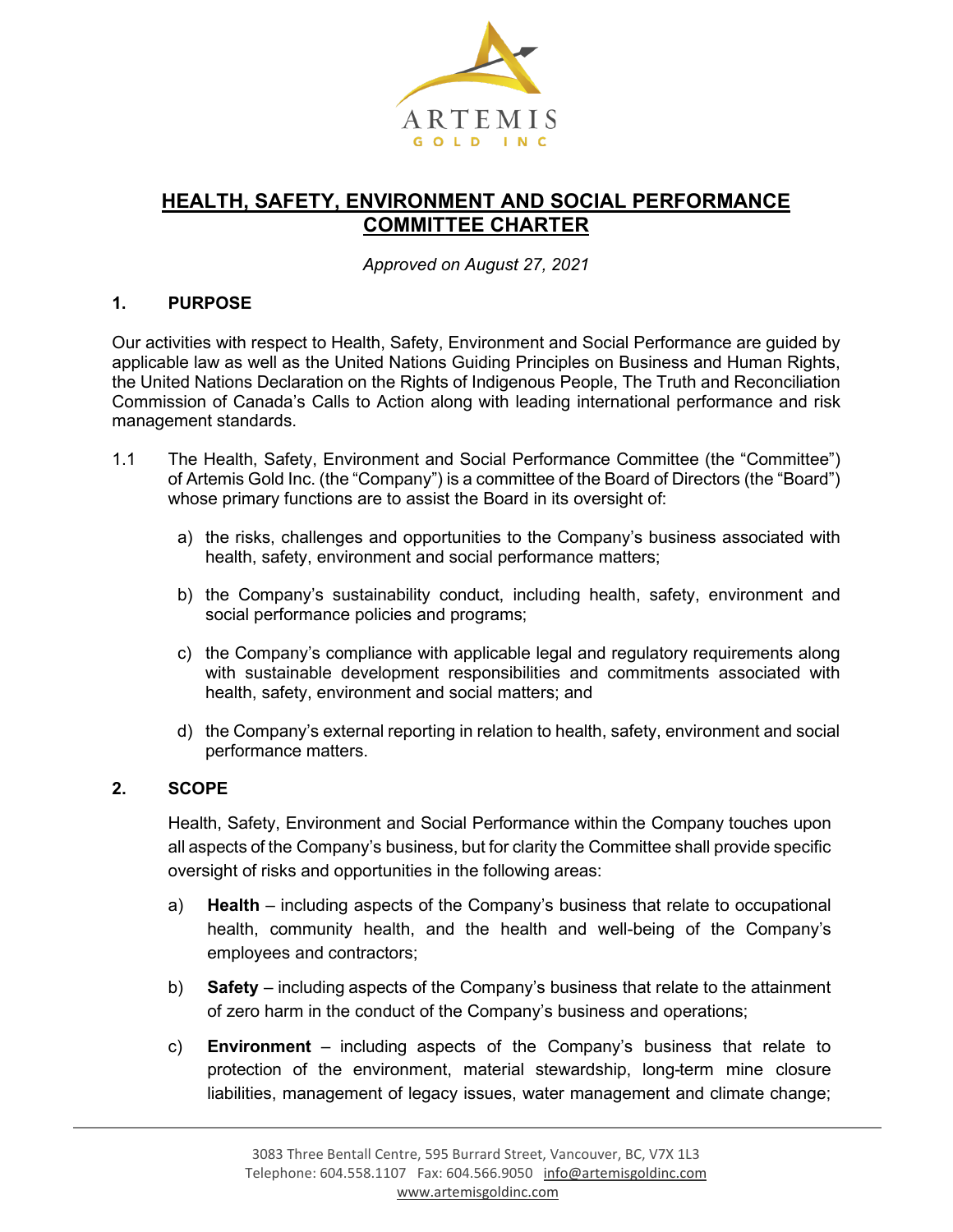and

d) **Social** – including aspects of the Company's business that relate to Indigenous Peoples, communities, community development, local procurement, land acquisition and human rights.

## **3. COMPOSITION**

- 3.1 The Committee shall be composed of two or more directors, the majority of whom shall be "independent" directors (within the meaning set out in National Instrument 58-101 on "Disclosure of Corporate Governance Practices" adopted by the Canadian Securities Administrators).
- 3.2 The members of the Committee shall be appointed by the Board and shall serve until the member resigns, is removed, ceases to be a member of the Board, or their successors are appointed. The Board shall have the power at any time to change the membership of the Committee and to fill vacancies in it, subject to the Committee continuing to satisfy the composition requirements mentioned above.
- 3.3 The Board shall designate one member of the Committee as its Chair. If a Chair of the Committee is not so designated or present at a meeting, the members of the Committee may designate a Chair by majority vote of the Committee membership.
- 3.4 A member may resign from the Committee, and may also be removed and replaced at any time by the Board, and will automatically cease to be a member as soon as the member ceases to be a director of the Company. The Board will fill vacancies in the Committee from among the directors of the Board in accordance with this Section 3.

### **4. MEETINGS**

- 4.1 Except as expressly provided in this Charter, the Committee shall fix its own rules of procedure.
- 4.2 In order to discharge its responsibilities, the Committee shall establish a schedule of meetings on an annual basis (with meetings at least quarterly) and shall otherwise meet at such times as the Chair of the Committee shall designate.
- 4.3 The Committee may request any officer or other employee of the Company, or any representative of the Company's legal counsel or other advisors (including, but not limited to, advisors performing independent tailings reviews), to attend meetings or to meet with any members or representatives of the Committee.
- 4.4 A majority of the number of appointed Committee members will constitute a quorum for conducting business at a meeting of the Committee.
- 4.5 The Committee shall maintain minutes of meetings and report to the Board on significant matters arising at Committee meetings at the next scheduled meeting of the Board.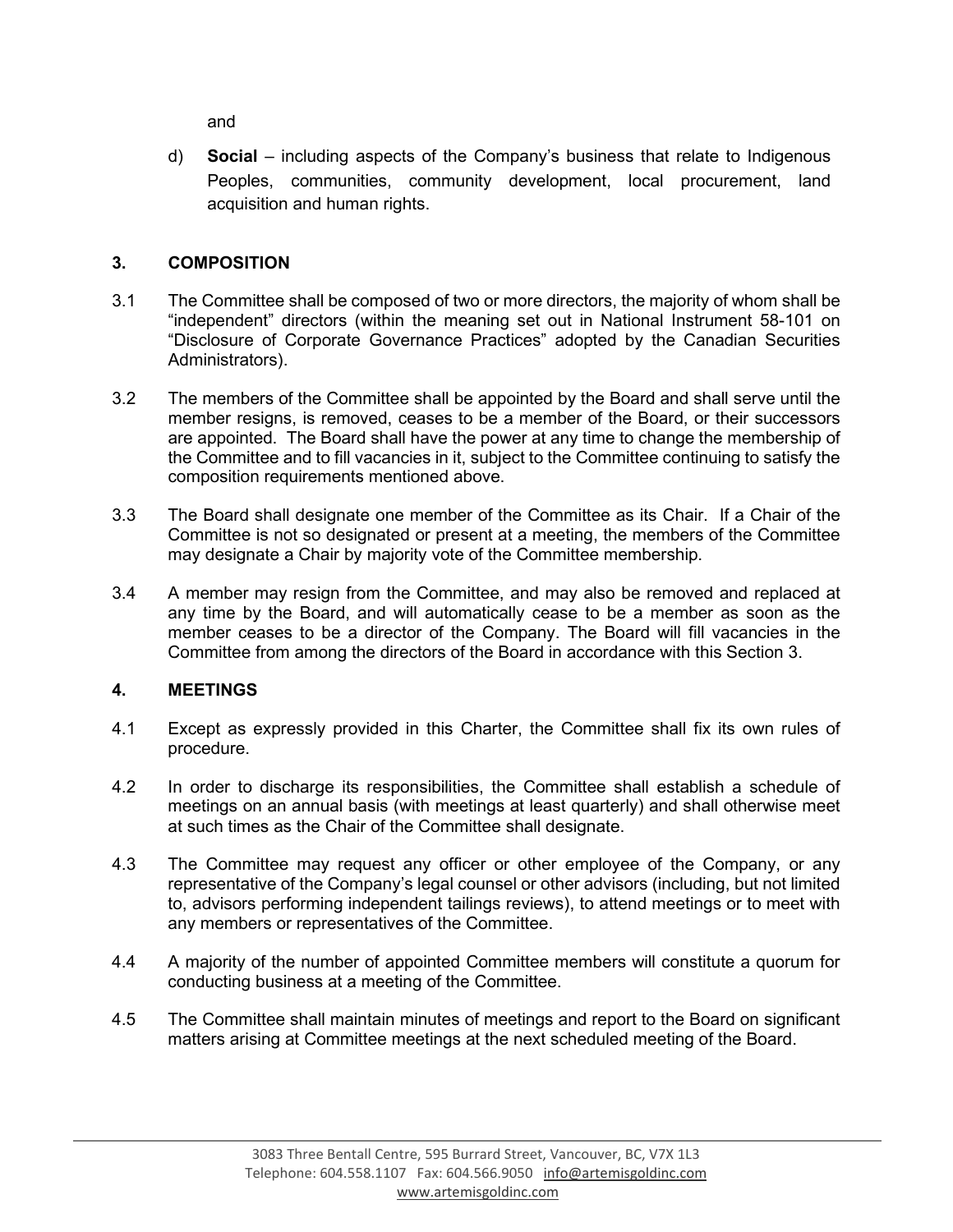### **5. AUTHORITY AND RESPONSIBILITIES OF THE COMMITTEE**

In furtherance of the Purposes set out above, the Committee's duties and responsibilities will focus on policies, management systems, risk management processes and resources, along with reporting and disclosure activities related to Health, Safety, Environment, and Social Performance. This shall include:

- a) review and monitoring of health, safety, environment and social performance management systems including policies and activities of the Company on behalf of the Board to ensure compliance with applicable laws, legislation, corporate policies, commitments and agreements with Indigenous peoples and communities;
- b) review of health, safety, environment and social compliance issues and incidents to determine, on behalf of the Board, whether the Company is taking all necessary action in respect of those matters and that the Company has been duly diligent in carrying out its responsibilities and activities in that regard;
- c) the review and assessment of emerging trends, risks and activities related to climate change impacts, specifically energy use, greenhouse gas emissions and water management;
- d) review and assessment of emerging trends, risks and activities as it relates to the project and the social environment;
- e) verifying that management has identified the principal areas of health and safety risks; monitor management's risk management processes to address these risks; and review the sufficiency of resources available for carrying out the recommended actions and activities;
- f) recommending actions for developing policies, programs and procedures to ensure that the principles set out in the Company's policies related to health, safety, environment and social performance are being adhered to and achieved;
- g) encouraging, supporting, assisting and guiding management, as may be requested from time to time, in developing short- and long-term practices that achieve the principles set out in the health, safety, environment and social performance policies;
- h) reviewing and reporting to the Board on the sufficiency of resources available for carrying out the health, safety, environment and social actions, activities and management strategies recommended;
- i) the review of results of health, safety, environment and social audits and management's activities to maintain appropriate controls in regards thereto;
- j) reviewing, considering and responding to such reports required to be escalated to the Committee (if any), as determined within the Company's grievance redressal framework;
- k) reporting regularly and on a timely basis to the Board on matters coming before the Committee on policies and activities relating to health, safety, environment and social performance matters for consideration and the manner of disposition;